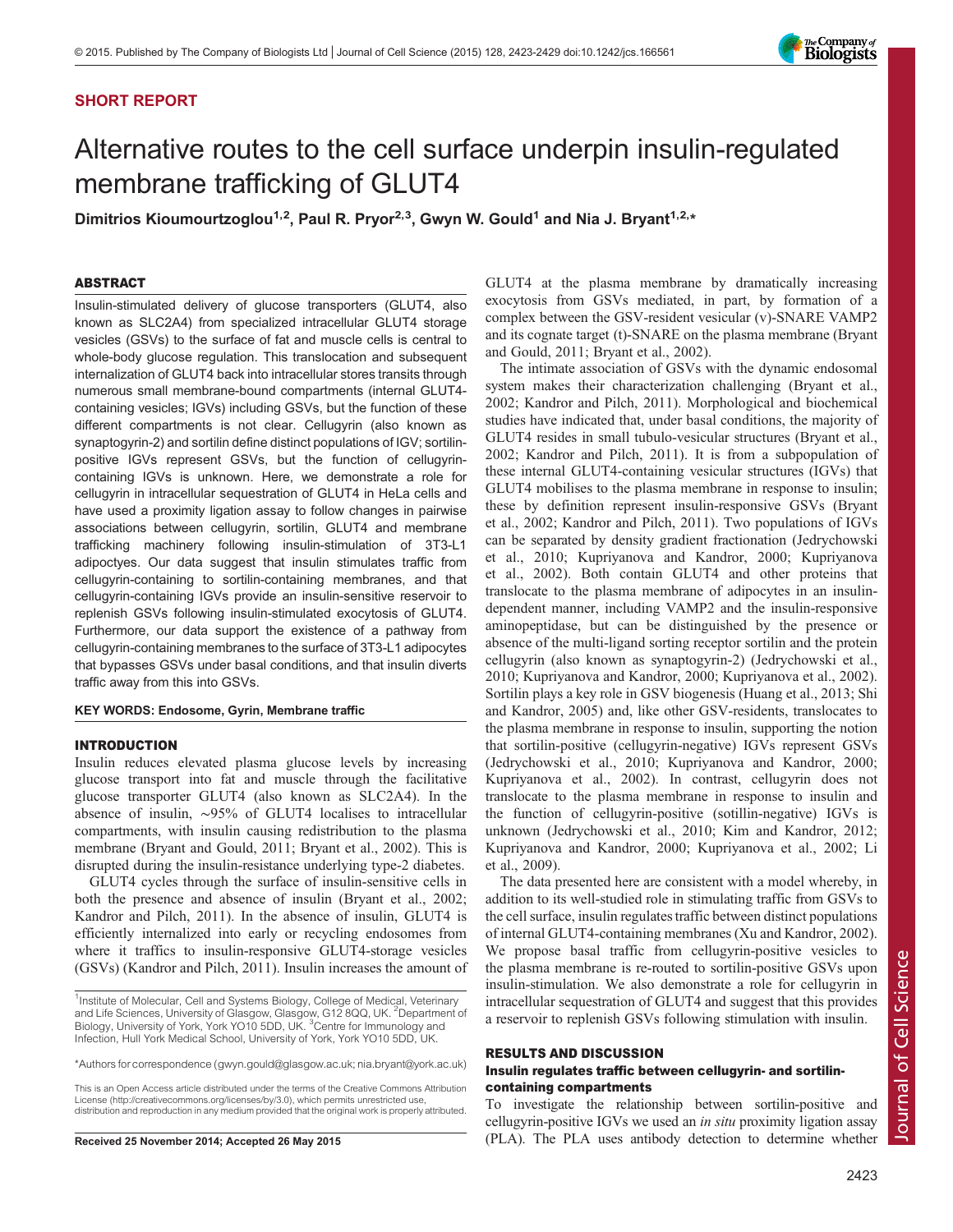proteins are in close proximity [\(Fredriksson et al., 2002; Söderberg](#page-5-0) [et al., 2006](#page-5-0)). Secondary antibodies, with specific single-stranded oligonucleotides attached, detect primary antibodies bound to the proteins of interest ([Fredriksson et al., 2002\)](#page-5-0). If the proteins are in close proximity, the binding of the secondary antibodies allows hybridization of connector oligonucleotides, and enzymatic ligation then forms a circular ssDNA molecule providing a template for rolling circle amplification primed by one of the oligonucleotides from the secondary antibodies ([Söderberg et al., 2006](#page-5-0)). The product of this can be detected using fluorescent oligonucleotide probes, allowing the frequency of each protein–protein association to be measured using microscopy [\(Söderberg et al., 2006\)](#page-5-0).

We have previously used a PLA to study insulin-dependent formation of syntaxin4-containing SNARE complexes [\(Kioumourtzoglou et al., 2014\)](#page-5-0). However, proteins do not need to be part of the same complex to give a signal, the assay simply requires that they are within close proximity, the distance reflecting the size of the antibodies and oligonucleotides used. The maximum distance between epitopes able to give a PLA signal (represented as a fluorescent dot of ∼500 nm) is estimated at 30 nm [\(Söderberg et al., 2006\)](#page-5-0), including the size of the two antibodies ( $F_{ab}$ =7 nm) and the coupled oligonucleotides ( $\sim$ 40 nucleotides) [\(Fredriksson et al., 2002](#page-5-0)). Given the diameter of GSVs (∼50 nm, see [Bryant et al., 2002](#page-5-0)), any two proteins located on the surface of the same quarter sphere are potentially detectable by PLA. It is important to note that the fluorescent signal does not report on the localization of the associated proteins owing to the nature of the assay, but rather reports on the extent of their associations ([Fredriksson et al., 2002](#page-5-0)).

Consistent with fractionation studies demonstrating that sortilin and cellugyrin populate distinct populations of IGVs [\(Jedrychowski](#page-5-0) [et al., 2010; Kupriyanova and Kandror, 2000](#page-5-0)) and the localization of VAMP2 to IGVs ([Martin et al., 1997, 1996](#page-5-0)), both cellugyrin and sortilin gave a PLA signal with the v-SNARE VAMP2 but not with each other [\(Fig. 1\)](#page-2-0). This does not provide definitive evidence that the two proteins reside in distinct IGV populations, but is noteworthy as the detection antibodies used both gave a PLA signal with VAMP2 [\(Fig. 1](#page-2-0)), which is found in both cellugyrin- and sortilin-positive vesicles [\(Jedrychowski et al., 2010](#page-5-0); [Kupriyanova](#page-5-0) [and Kandror, 2000\)](#page-5-0).

The number of PLA puncta is proportional to the number of associations between two proteins ([Söderberg et al., 2006\)](#page-5-0), but it is not possible to compare numbers of associations between different protein pairs due to variability in antibody affinity and/or avidity. Comparisons can, however, be made between changes in associations of the same pairs of proteins using the same antibodies [\(Kioumourtzoglou et al., 2014](#page-5-0)). At 5 min after treatment of adipocytes with insulin, a significant decrease was observed in associations of cellugyrin with both GLUT4 and VAMP2, with concomitant increases between sortilin and GLUT4 or VAMP2 [\(Fig. 1](#page-2-0)), consistent with the notion that acute insulin treatment stimulates GLUT4 traffic from cellugyrin- to sortilin-positive vesicles.

Although sortilin-positive GSVs are the source of GLUT4 delivered to the plasma membrane following short-term exposure to insulin (∼5 min), GLUT4 exocytosis after longer times (∼20 min) appears to involve recycling from endosomes ([Xu et al., 2011;](#page-6-0) [Chen](#page-5-0) [et al., 2012](#page-5-0)). To investigate these temporal differences, we extended our PLA analyses to include 20 min after insulin challenge ([Fig. 1\)](#page-2-0). In contrast to the reduction in associations between cellugyrin and GLUT4 or VAMP2 following short-term (5 min) exposure to insulin, GLUT4–cellugyrin associations increase [\(Fig. 1\)](#page-2-0),

consistent with this set of IGVs being replenished as GLUT4 recycles from the plasma membrane [\(Xu et al., 2011](#page-6-0); [Chen et al.,](#page-5-0) [2012\)](#page-5-0). This model is also supported by the observation that cellugyrin-positive vesicles accumulate recycling proteins, for example, transferrin receptor, internalized from the cell surface [\(Kupriyanova et al., 2002](#page-5-0)).

## Distinct pools of internal membranes provide the source of GLUT4 traffic to the cell surface under basal and insulinstimulated conditions

The observation that insulin stimulates translocation of sortilin, but not cellugyrin, to the plasma membrane provided the first evidence that the two biochemically identified populations of IGVs are functionally distinct [\(Shi and Kandror, 2005](#page-5-0)). The data in [Fig. 1](#page-2-0) build on this and suggest that cellugyrin-positive vesicles provide a reservoir for replenishment of (sortilin-positive) GSVs upon insulin-stimulation, a model consistent with studies demonstrating that, although cellugyrin does not translocate to the cell surface, GLUT4 is lost from the cellugyrin-positive compartment in response to insulin [\(Jedrychowski et al., 2010; Shi and Kandror,](#page-5-0) [2005\)](#page-5-0).

To understand better how insulin-regulates traffic to the cell surface, we asked whether cargo from cellugyrin-positive internal membranes transits through sortilin-positive (cellugyrin-negative) vesicles en route to the plasma membrane under basal as well as insulin-stimulated conditions. If this were the case, cellugyrin would not encounter plasma membrane t-SNAREs. [Fig. 2](#page-3-0) shows that this is not so as cellugyrin gives a PLA signal with SNAP23 (and syntaxin4; [supplementary material Fig. S2](http://jcs.biologists.org/lookup/suppl/doi:10.1242/jcs.166561/-/DC1)). It is important to note that although relatively few associations of cellugyrin with SNAP23 or syntaxin4 were detected per cell these represent a real signal that disappears after 5 min of insulin stimulation ([Fig. 2](#page-3-0); [supplementary material Fig. S2\)](http://jcs.biologists.org/lookup/suppl/doi:10.1242/jcs.166561/-/DC1). Consistent with reports that sortilin translocates to the plasma membrane along with other GSV residents in response to insulin but that cellugyrin does not [\(Kim and Kandror, 2012; Kupriyanova and Kandror, 2000\)](#page-5-0), an increase in associations between sortilin and SNAP23 or syntaxin4 [\(Fig. 2](#page-3-0) and [supplementary material Fig. S2\)](http://jcs.biologists.org/lookup/suppl/doi:10.1242/jcs.166561/-/DC1) was observed a concomitant reduction in the number of associations between cellugyrin and cell surface t-SNAREs at 5 min after insulin treatment ([Fig. 2](#page-3-0); [supplementary material Fig. S2\)](http://jcs.biologists.org/lookup/suppl/doi:10.1242/jcs.166561/-/DC1). This supports the existence of direct traffic from cellugyrin-positive (sortilin-negative) membranes to the plasma membrane under basal conditions and, taken in conjunction with data in [Fig. 1,](#page-2-0) indicates that acute insulin challenge diverts traffic from this pathway to that mediated by sortilin-positive (cellugyrinnegative) vesicles. At longer times after insulin treatment, the cellugyrin–SNAP23 associations revert to basal levels [\(Fig. 2\)](#page-3-0), consistent with this cellugyrin-positive set of IRVs being involved in the recycling of GLUT4 back to the plasma membrane. We speculate that this corresponds to endosomal recycling of GLUT4 as described by [Xu et al. \(2011\)](#page-6-0) and [Chen and Lippincott-Schwartz \(2013\)](#page-5-0), consistent with the observation that transferrin receptors recycle through cellugyrin-positive vesicles [\(Kupriyanova et al., 2002\)](#page-5-0). Concomitant alterations in sortilin–tSNARE associations are also consistent with this ([Fig. 2\)](#page-3-0).

Basal adipocytes contain two distinct pools of syntaxin4, one in complex with SNAP23, the other with VAMP2 and Munc18c (also known as STXBP3) ([Kioumourtzoglou et al., 2014\)](#page-5-0). Direct interaction between VAMP2 and syntaxin4 in the absence of SNAP23 is inhibitory to SNARE complex formation, an effect alleviated in vitro by a phosphomimetic (Y521E) version of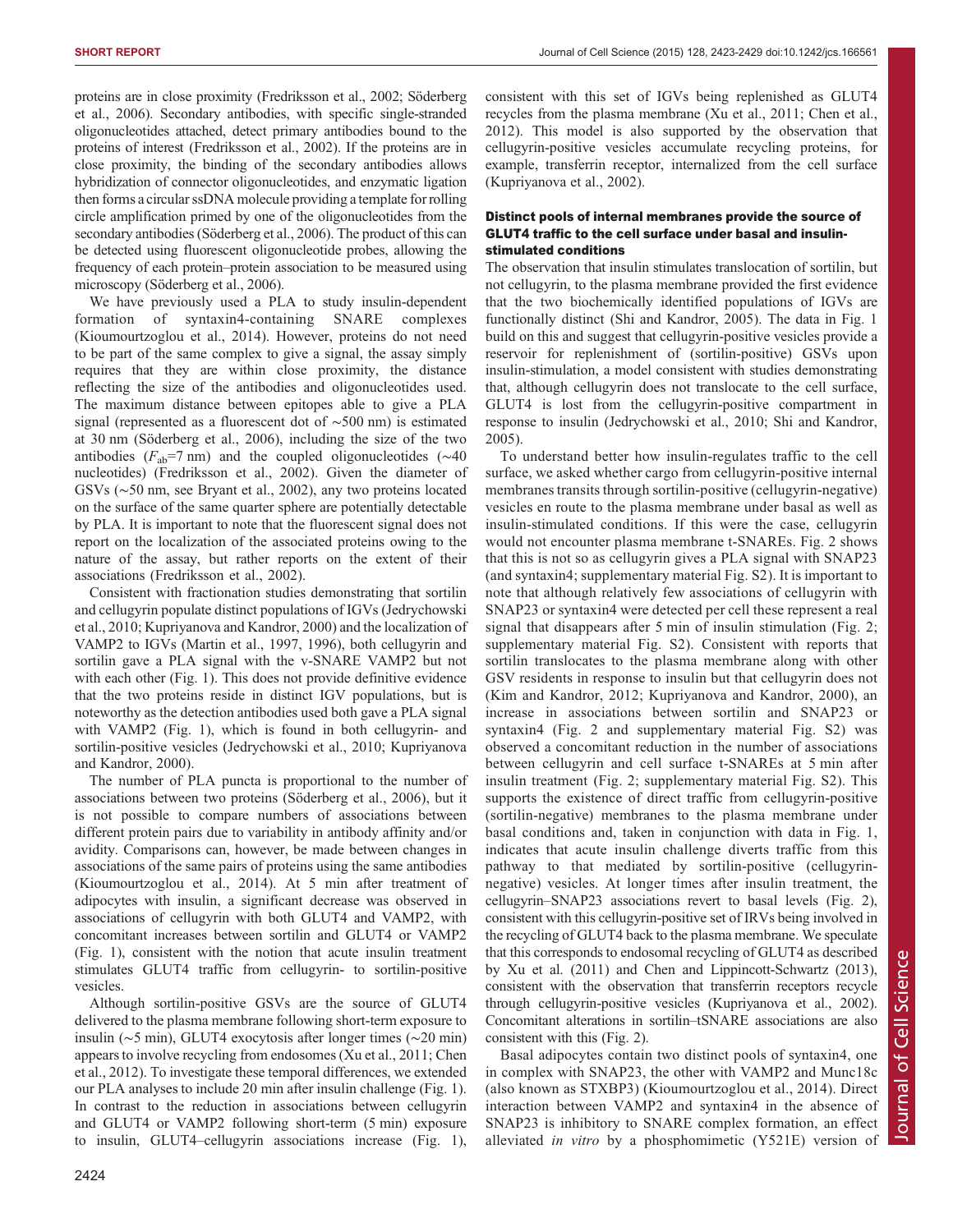<span id="page-2-0"></span>

Fig. 1. Pairwise associations between cellugyrin, sortilin and VAMP2 or GLUT4 in the presence and absence of insulin stimulation. A PLA was used to detect pairwise associations between cellugyrin or sortilin and VAMP2 or GLUT4 in 3T3-L1 adipocytes treated or not (Basal) with 100 nM insulin for 5 or 20 min as indicated (Insulin). PLA signals are shown in red; DAPI stain is in blue. Controls omitting the first listed primary antibody are shown (controls omitting either and both primary antibodies were performed in parallel with no significant signal detected). Statistical analyses of PLA data were performed using Blobfinder and SPSS software. The boxplots show the median number of signals and interquartile range of 200-300 cells per condition (y-axis: blue, basal; red, 5 min insulin stimulation; grey, 20 min insulin stimulation); the upper and the lower whiskers show the 25th and the 75th percentiles, respectively. Images are representative of three independent experiments. For all control experiments, the median PLA signal value was <1 per cell. Any median signal >1 obtained in the presence of both primary antibodies was found to be significantly greater than that obtained in controls for all combinations shown. ns, P≥0.05, \*\*\*P<0.001. Scale bars: 10 μm.

the regulatory protein Munc18c but not the wild-type [\(Kioumourtzoglou et al., 2014](#page-5-0)). These data led to the model that the two pools of syntaxin4 are functionally distinct, that is, the pool in complex with SNAP23 facilitates basal recycling, with the other pool providing a reservoir of syntaxin4 held inactive through interaction with VAMP2, but that can be rapidly mobilized by insulin through Munc18c phosphorylation [\(Kioumourtzoglou et al., 2014](#page-5-0)). The simplest model integrating the data in Figs 1 and [2](#page-3-0) into this is that recycling through the plasma membrane under basal conditions involves cellugyrinpositive (but not sortilin-positive) vesicles whereas insulinstimulated delivery to the plasma membrane, achieved by release of syntaxin4 from the syntaxin4–VAMP2–Munc18c pool,

involves sortilin-positive vesicles. Consistent with this, Munc18c is associated with sortilin vesicles, but not those marked by cellugyrin ([Fig. 3\)](#page-3-0).

# Cellugyrin plays a role in intracellular sequestration of GLUT4

Cellugyrin, one of four gyrin family members related to the physin and SCAMP families ([Hübner et al., 2002; Kupriyanova and](#page-5-0) [Kandror, 2000](#page-5-0)), is ubiquitously expressed [\(Hübner et al., 2002](#page-5-0); [Kupriyanova and Kandror, 2000\)](#page-5-0). Little is known about cellugyrin (or any gyrin) function, but a role in vesicle biogenesis has been suggested because overexpression increases the numbers of synaptic-like microvesicles in PC12 cells ([Belfort](#page-5-0)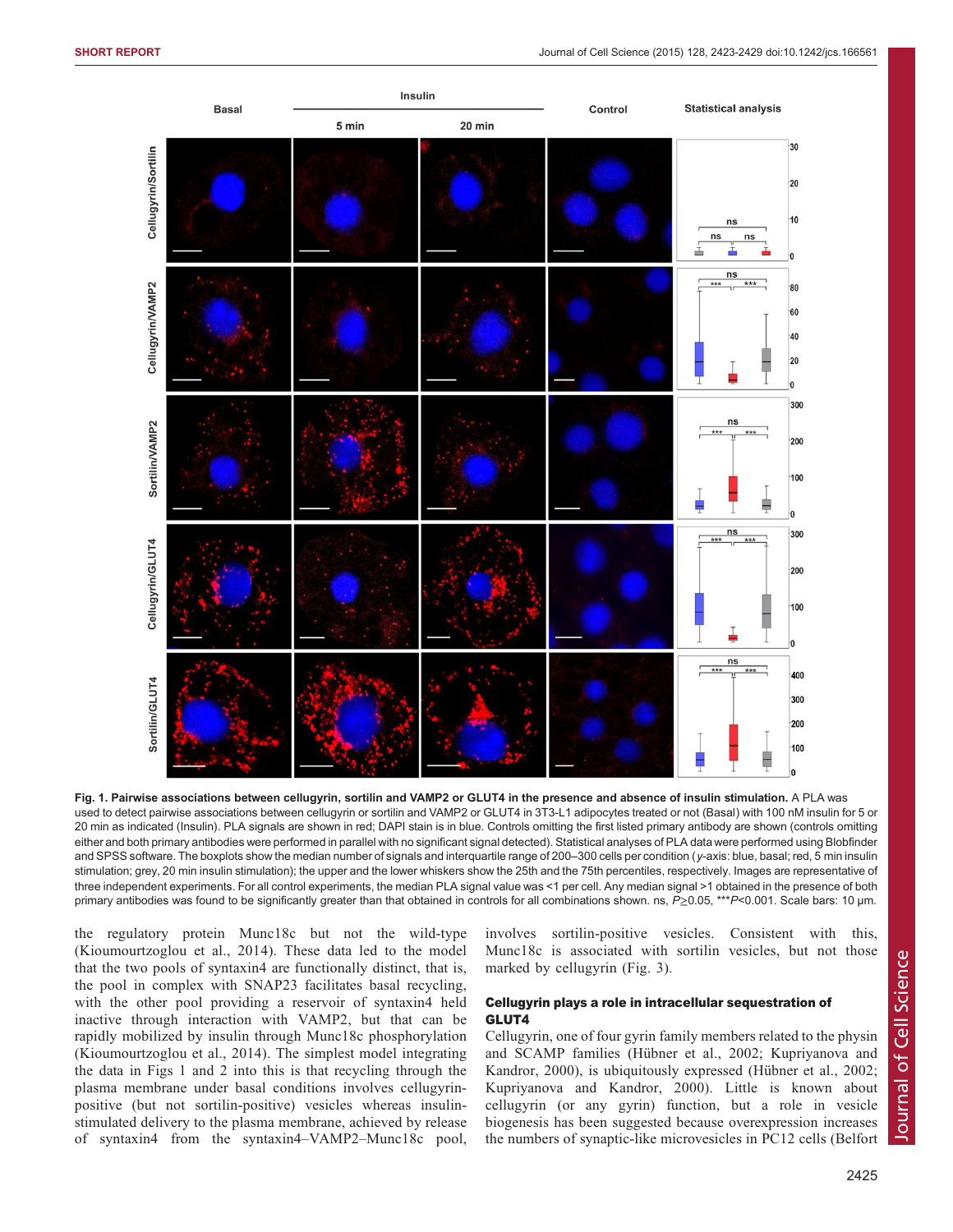<span id="page-3-0"></span>![](_page_3_Figure_2.jpeg)

Fig. 2. Associations of SNAP23 with cellugyrin and sortilin in the presence and absence of insulin stimulation. A PLA was used to detect pairwise associations of SNAP23 with either cellugyrin or sortilin in 3T3-L1 adipocytes treated or not (Basal) with 100 nM insulin for 5 or 20 min, as indicated (Insulin). PLA signals are shown in red; DAPI stain is in blue. Images are representative of three independent experiments. Data were analysed as for [Fig. 1](#page-2-0) (y-axis: blue, basal; red, 5 min and grey, 20 min insulin stimulation respectively). ns, P≥0.05, \*\*\*P<0.001, \*\*0.001≤P<0.05. Scale bars: 10 μm.

[et al., 2005\)](#page-5-0), and flies lacking synaptogyrin have increased synaptic vesicle diameter ([Stevens et al., 2012](#page-6-0)).

We have identified a short sequence within the N-terminal tail of cellugyrin similar to that required for trafficking of other endosomal proteins [\(Seaman, 2007\)](#page-5-0). Mutation of this (FDL to AAA, denoted cellugyrin $_{FDL/AAA}$ ) changed the localization of tdTomato-tagged cellugyrin from cytosolic puncta, characteristic of endosomal proteins, to the surface of HeLa cells ([Fig. 4\)](#page-4-0).

When HA–GLUT4–GFP ([Muretta et al., 2008\)](#page-5-0) is expressed in a variety of cell types, including HeLa cells, that do not normally express GLUT4, an intracellular localization with exclusion from the plasma membrane similar to that in fat and muscle cells under basal conditions is observed [\(Haga et al., 2011](#page-5-0)). The HA epitope is in an extracellular loop and thus only HA–GLUT4–GFP inserted into the plasma membrane is accessible to anti-HA antibody in absence of cell permeabilization. HeLa cells expressing plasma membrane localized cellugyrin<sub>FDL/AAA</sub> displayed increased levels of surface HA–GLUT4–GFP ([Fig. 4\)](#page-4-0), demonstrating that cellugyrin localization is important for determining the localization of GLUT4. Given that cellugyrin localizes to intracellular vesicles, we propose that cellugyrin plays a role in the intracellular sequestration of GLUT4. Overexpression of either wild-type or mutant (FDL to AAA) cellugyrin did not affect the levels of HA–GLUT4–GFP in HeLa cells [\(supplementary material Fig. S3](http://jcs.biologists.org/lookup/suppl/doi:10.1242/jcs.166561/-/DC1)).

## Concluding remarks

The data presented here are consistent with a model in which, in addition to increasing delivery of GLUT4 to the plasma membrane, insulin also stimulates traffic between distinct populations of IGVs: from cellugyrin-positive to sortilin-positive vesicles. Consistent with this are reports that, unlike sortilin, cellugyrin does not translocate to the plasma membrane in response to insulin, and insulin triggers a reduction in the amount of GLUT4 in cellugyrinpositive membranes [\(Jedrychowski et al., 2010](#page-5-0); [Shi and Kandror,](#page-5-0) [2005\)](#page-5-0). These data support a model whereby sortilin-positive membranes are the source of GLUT4 delivered to the plasma membrane in response to insulin and that cellugyrin-positive vesicles serve as a reservoir to replenish this pool. Although the PLA does not report on the dynamics of trafficking events, our demonstration of associations between cellugyrin and the cell surface t-SNAREs under basal, but not acute insulin-stimulated conditions extend this, and indicate that cellugyrin-positive

![](_page_3_Figure_10.jpeg)

# Fig. 3. Pairwise associations between cellugyrin, sortilin and Munc18c in the

presence and absence of insulin stimulation. A PLA was used to detect pairwise associations between cellugyrin, sortilin and Munc18c in 3T3- L1 adipocytes treated or not (Basal) with 100 nM insulin for 5 min (Insulin). PLA signals are shown in red; DAPI stain in is blue. Data were analysed and represented as for [Fig. 1](#page-2-0) (y-axis: blue, basal; red, 5 min and grey, 20 min insulin stimulation respectively). ns,  $P \ge 0.05$ . Scale bars: 10 µm.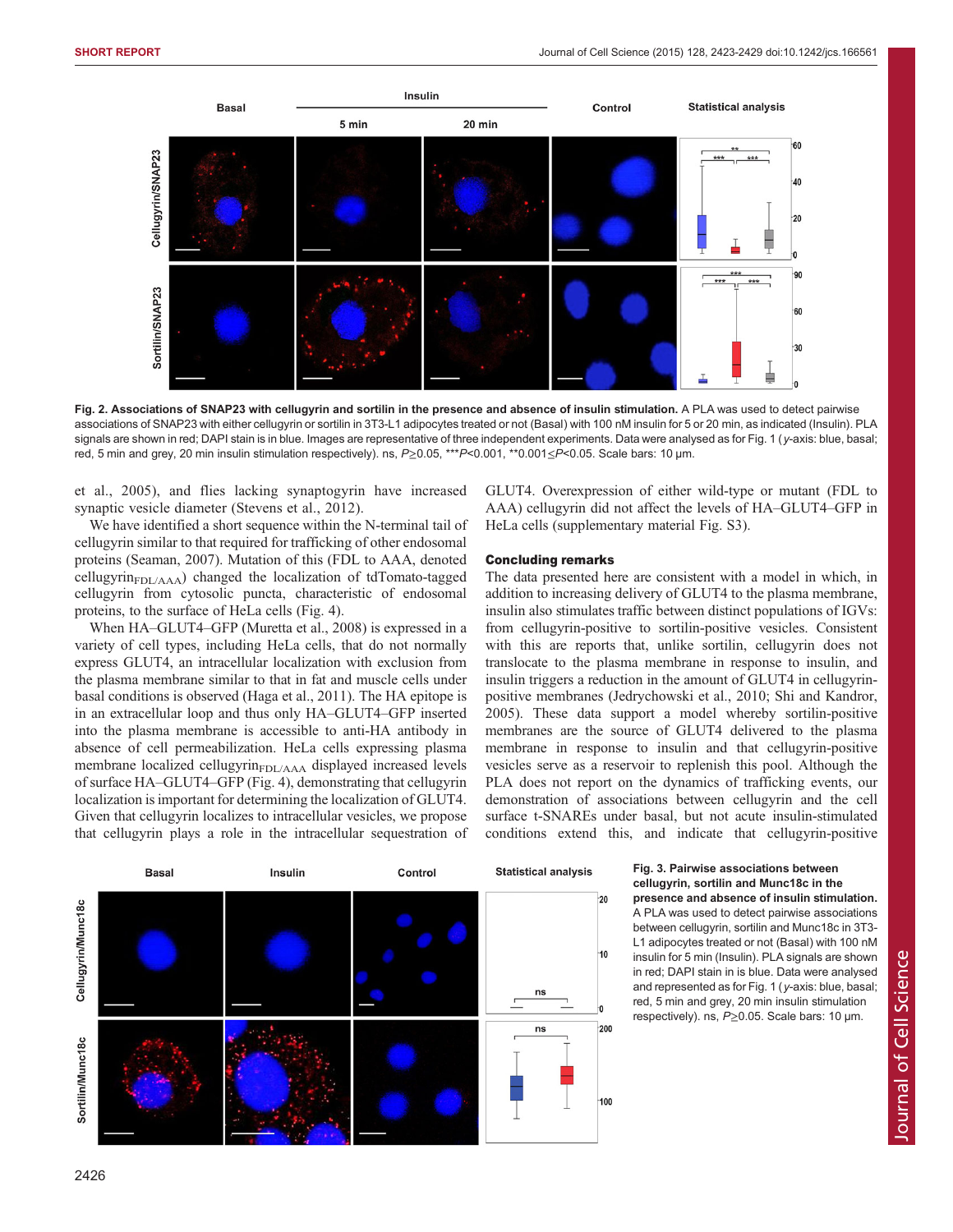<span id="page-4-0"></span>![](_page_4_Figure_2.jpeg)

Fig. 4. Mutation of a short sorting sequence within the N-terminal cytosolic tail of cellugyrin (FDL to AAA) results in mislocalization to the plasma membrane and loss of intracellular sequestration of GLUT4. A HeLa cell line stably expressing HA–GLUT4–GFP was created following infection with a lentiviral construct encoding GFP-tagged GLUT4 carrying an HA epitope in the first extracellular loop [\(Muretta et al., 2008](#page-5-0)). These were subsequently transiently transfected with an expression vector encoding either wild-type (WT) or mutant (FDL/ AAA) tdTomato-tagged cellugyrin. (A) Indirect immunofluorescence was used to detect HA–GLUT4– GFP at the plasma membrane by staining in the absence of cell permeabilization (pseudo-coloured, white). Expression and localization of the tdTomato-tagged cellugyrin construct is shown in red and the total amount of HA–GLUT4–GFP in green. Images are representative of three independent experiments. Scale bars: 10 μm. (B) Quantification of indirect HA–GLUT4–GFP immunofluorescence (pseudo-coloured, white) at the plasma membrane was normalized to total GLUT4–GFP fluorescence from cells transfected with either WT or FDL/AAA tdTomato-tagged cellugyrin-encoding vectors (see A). The ratio of surface:total GLUT4 staining is compared between transfected (+) and non-transfected (−) cells from the same coverslip, and shows that surface levels of HA–GLUT4–GFP are increased in cells expressing FDL/AAA cellugyrin. Results represent mean±s.d. from 10 different cells (data were statistically analysed in pairs using a two-tailed Student's t-test; ns, P≥0.05; \*\*\*P<0.001.). Quantification of GFP signal from cells expressing either WT or FDL/AAA cellugyrin revealed no difference in total GLUT4–GFP levels between the two [\(supplementary material Fig. S3](http://jcs.biologists.org/lookup/suppl/doi:10.1242/jcs.166561/-/DC1)).

membranes are the source of traffic through the plasma membrane under basal conditions [\(Fig. 2](#page-3-0)). Consistent with our contention that insulin diverts traffic from this route to sortilin-positive GSVs is the dramatic increase in associations of sortilin with syntaxin4 or SNAP23 in response to acute insulin challenge [\(Fig. 2\)](#page-3-0).

[Figs 1](#page-2-0) and [2](#page-3-0) support the existence of two functionally distinct GLUT4 trafficking pathways to the plasma membrane: from cellugyrin-positive membranes to the cell surface under basal conditions, and from cellugyrin- to sortilin-positive membranes and then to the plasma membrane following acute insulin-stimulation. The notion of distinct GLUT4 trafficking pathways under basal and insulin-stimulated conditions is supported by studies in adipocytes from transgenic mice overexpressing GLUT4, where the amount of GLUT4 at the plasma membrane under basal conditions is elevated fourfold compared to those from wild-type, but only by a factor of two following insulin stimulation ([Carvalho et al., 2004](#page-5-0)). Our PLA data also reveal important differences in GLUT4 trafficking at longer times after insulin challenge. After delivery of GSVs to the plasma membrane following acute insulin treatment, GLUT4 recycles

between the plasma membrane and IRVs; these different trafficking routes were identified using VAMP2–pHlorin as a reporter ([Xu et al.,](#page-6-0) [2011\)](#page-6-0), and have been shown to involve distinct Rab proteins (Chen et al., 2013). Our data further highlight mechanistic differences between these routes to the plasma membrane, as GLUT4 recycling at longer times of insulin challenge involves cellugyrin-positive vesicles.

We recently reported the presence of two distinct pools of syntaxin4 in adipocytes under basal conditions, one in complex with SNAP23, the other with VAMP2 and Munc18c [\(Kioumourtzoglou et al., 2014\)](#page-5-0). We suggested that the latter pool is mobilized, through Munc18c, in response to insulin. [Fig. 3](#page-3-0) shows that Munc18c does indeed participate in insulin-stimulated delivery of sortilin-membranes to the plasma membrane. Unlike its associations with the plasma membrane t-SNAREs ([Fig. 2](#page-3-0); [supplementary material Fig. S1](http://jcs.biologists.org/lookup/suppl/doi:10.1242/jcs.166561/-/DC1)) and VAMP2 ([Fig. 1\)](#page-2-0), associations of sortilin with Munc18c do not increase in number in response to insulin ([Fig. 3](#page-3-0)), suggesting that levels of Munc18c might be limiting for insulin-regulated traffic to the plasma membrane. This is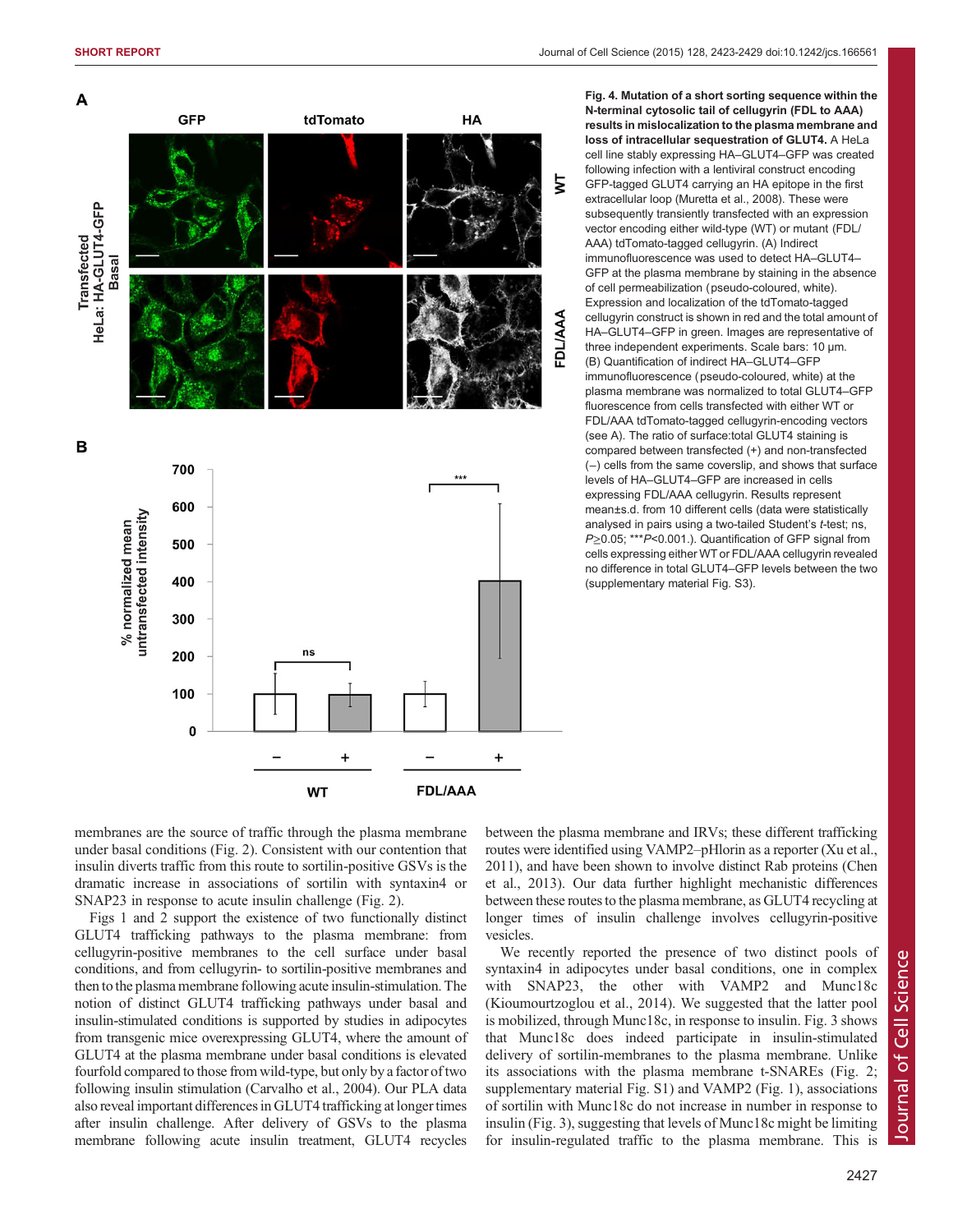<span id="page-5-0"></span>consistent with the reported role of Munc18c phosphorylation as a regulatory switch in this process (Aran et al., 2011; Jewell et al., 2011; Kioumourtzoglou et al., 2014).

Our model predicts that a fraction of GSVs are pre-docked at the plasma membrane through syntaxin4–VAMP2 interactions (Kioumourtzoglou et al., 2014). This would allow rapid insertion of GLUT4 into the plasma membrane in response to insulin, through phosphorylation of Munc18c (Kioumourtzoglou et al., 2014). This is consistent with TIRF microscopy studies demonstrating that a large proportion of GLUT4 is within 100 nm of the plasma membrane under basal conditions in primary adipocytes (Stenkula et al., 2010), and the marked diminution of GLUT4-positive vesicles located at the periphery of 3T3-L1 adipocytes in response to insulin (Bai et al., 2007; Hatakeyama and Kanzaki, 2011), although it is important to note that the sortilin or cellugyrin status of these GLUT4-positive vesicles has not been established. After insulin stimulation, these GSVs must be replenished. We propose that cellugyrin-positive membranes provide a reservoir of GLUT4 for this. In support of this, we provide evidence for a role of cellugyrin in intracellular sequestration of GLUT4 and suggest that insulin stimulates traffic between cellugyrin-positive and sortilin-positive membranes.

## MATERIALS AND METHODS

## Proximity ligation assay

The PLA was performed using the Duolink® system (Sigma-Aldrich) as described previously (Kioumourtzoglou et al., 2014) (see [supplementary](http://jcs.biologists.org/lookup/suppl/doi:10.1242/jcs.166561/-/DC1) [material Fig. S1](http://jcs.biologists.org/lookup/suppl/doi:10.1242/jcs.166561/-/DC1) for further details of assay conditions and data analysis and [supplementary material Table S1](http://jcs.biologists.org/lookup/suppl/doi:10.1242/jcs.166561/-/DC1) for antibodies used).

## Expression constructs

tdTomato–Cellugyrin was made by excising GFP from pEGFP-C3 (NheI/ EcoRI) and inserting tdTomato and rCellugyrin PCR products using In-Fusion cloning (Clontech). tdTomato-Cellugyrin<sub>FDL/AAA</sub> was made using site-directed mutagenesis.

## Acknowledgements

We thank Cynthia Corley Mastick (University of Nevada, Reno, NV) for the HA–GLUT4–GFP vector, Roger Tsien (UCSD, La Jolla, CA) for tdTomato and Konstantin Kandror (Boston University, Boston, MA) for rat cellugyrin.

## Competing interests

The authors declare no competing or financial interests.

## Author contributions

This study was conceived by D.K., G.W.G. and N.J.B. D.K. and P.R.P. performed the experiments. All authors analysed data and edited the manuscript, which was written by N.J.B.

## Funding

This work was supported by Diabetes UK [grant number 11/0004289]; and a Biotechnology and Biological Sciences Research Council (BBSRC) Doctoral Training Programme [grant number BB/F016735/1]. N.J.B. is a Lister Institute of Preventive Medicine Prize Fellow. Deposited in PMC for immediate release.

## Supplementary material

Supplementary material available online at <http://jcs.biologists.org/lookup/suppl/doi:10.1242/jcs.166561/-/DC1>

## References

- [Aran, V., Bryant, N. J. and Gould, G. W.](http://dx.doi.org/10.1186/1471-2091-12-19) (2011). Tyrosine phosphorylation of [Munc18c on residue 521 abrogates binding to Syntaxin 4.](http://dx.doi.org/10.1186/1471-2091-12-19) BMC Biochem. 12, 19.
- [Bai, L., Wang, Y., Fan, J., Chen, Y., Ji, W., Qu, A., Xu, P., James, D. E. and Xu, T.](http://dx.doi.org/10.1016/j.cmet.2006.11.013) [\(2007\). Dissecting multiple steps of GLUT4 trafficking and identifying the sites of](http://dx.doi.org/10.1016/j.cmet.2006.11.013) [insulin action. Cell Metab](http://dx.doi.org/10.1016/j.cmet.2006.11.013). 5, 47-57.
- [Belfort, G. M., Bakirtzi, K. and Kandror, K. V.](http://dx.doi.org/10.1074/jbc.M404851200) (2005). Cellugyrin induces [biogenesis of synaptic-like microvesicles in PC12 cells.](http://dx.doi.org/10.1074/jbc.M404851200) J. Biol. Chem. 280, [7262-7272.](http://dx.doi.org/10.1074/jbc.M404851200)
- Bryant, N. J. and Gould, G. W. [\(2011\). SNARE proteins underpin insulin-regulated](http://dx.doi.org/10.1111/j.1600-0854.2011.01163.x) [GLUT4 traffic.](http://dx.doi.org/10.1111/j.1600-0854.2011.01163.x) Traffic 12, 657-664.
- [Bryant, N. J., Govers, R. and James, D. E.](http://dx.doi.org/10.1038/nrm782) (2002). Regulated transport of the [glucose transporter GLUT4.](http://dx.doi.org/10.1038/nrm782) Nat. Rev. Mol. Cell Biol. 3, 267-277.
- [Carvalho, E., Schellhorn, S. E., Zabolotny, J. M., Martin, S., Tozzo, E.,](http://dx.doi.org/10.1074/jbc.M312269200) [Peroni, O. D., Houseknecht, K. L., Mundt, A., James, D. E. and Kahn, B. B.](http://dx.doi.org/10.1074/jbc.M312269200) [\(2004\). GLUT4 overexpression or deficiency in adipocytes of transgenic mice](http://dx.doi.org/10.1074/jbc.M312269200) [alters the composition of GLUT4 vesicles and the subcellular localization of](http://dx.doi.org/10.1074/jbc.M312269200) [GLUT4 and insulin-responsive aminopeptidase.](http://dx.doi.org/10.1074/jbc.M312269200) J. Biol. Chem. 279, [21598-21605.](http://dx.doi.org/10.1074/jbc.M312269200)
- [Chen, Y., Wang, Y., Zhang, J., Deng, Y., Jiang, L., Song, E., Wu, X. S., Hammer,](http://dx.doi.org/10.1083/jcb.201111091) [J. A., Xu, T. and Lippincott-Schwartz, J.](http://dx.doi.org/10.1083/jcb.201111091) (2012). Rab10 and myosin-Va mediate [insulin-stimulated GLUT4 storage vesicle translocation in adipocytes.](http://dx.doi.org/10.1083/jcb.201111091) J. Cell Biol. 198[, 545-560.](http://dx.doi.org/10.1083/jcb.201111091)
- [Chen, Y. and Lippincott-Schwartz, J.](http://dx.doi.org/10.4161/cib.23779) (2013). Rab10 delivers GLUT4 storage [vesicles to the plasma membrane.](http://dx.doi.org/10.4161/cib.23779) Commun. Integr. Biol. 6, e23779.
- [Fredriksson, S., Gullberg, M., Jarvius, J., Olsson, C., Pietras, K., Gu](http://dx.doi.org/10.1038/nbt0502-473)́stafsdóttir, S. M., Ostman, A. and Landegren, U. [\(2002\). Protein detection using proximity](http://dx.doi.org/10.1038/nbt0502-473)[dependent DNA ligation assays.](http://dx.doi.org/10.1038/nbt0502-473) Nat. Biotechnol. 20, 473-477.
- Haga, Y., Ishii, K. and Suzuki, T. [\(2011\). N-glycosylation is critical for the stability](http://dx.doi.org/10.1074/jbc.M111.253955) [and intracellular trafficking of glucose transporter GLUT4.](http://dx.doi.org/10.1074/jbc.M111.253955) J. Biol. Chem. 286, [31320-31327.](http://dx.doi.org/10.1074/jbc.M111.253955)
- Hatakeyama, H. and Kanzaki, M. [\(2011\). Molecular basis of insulin-responsive](http://dx.doi.org/10.1111/j.1600-0854.2011.01279.x) [GLUT4 trafficking systems revealed by single molecule imaging.](http://dx.doi.org/10.1111/j.1600-0854.2011.01279.x) Traffic 12, [1805-1820.](http://dx.doi.org/10.1111/j.1600-0854.2011.01279.x)
- [Huang, G., Buckler-Pena, D., Nauta, T., Singh, M., Asmar, A., Shi, J., Kim, J. Y.](http://dx.doi.org/10.1091/mbc.E12-10-0765) and Kandror, K. V. [\(2013\). Insulin responsiveness of glucose transporter](http://dx.doi.org/10.1091/mbc.E12-10-0765) [4 in 3T3-L1 cells depends on the presence of sortilin.](http://dx.doi.org/10.1091/mbc.E12-10-0765) Mol. Biol. Cell 24, [3115-3122.](http://dx.doi.org/10.1091/mbc.E12-10-0765)
- Hü[bner, K., Windoffer, R., Hutter, H. and Leube, R. E.](http://dx.doi.org/10.1016/s0074-7696(02)14004-6) (2002). Tetraspan vesicle [membrane proteins: synthesis, subcellular localization, and functional properties.](http://dx.doi.org/10.1016/s0074-7696(02)14004-6) [Int. Rev. Cytol.](http://dx.doi.org/10.1016/s0074-7696(02)14004-6) 214, 103-159.
- [Jedrychowski, M. P., Gartner, C. A., Gygi, S. P., Zhou, L., Herz, J., Kandror, K. V.](http://dx.doi.org/10.1074/jbc.M109.040428) and Pilch, P. F. [\(2010\). Proteomic analysis of GLUT4 storage vesicles reveals](http://dx.doi.org/10.1074/jbc.M109.040428) [LRP1 to be an important vesicle component and target of insulin signaling.](http://dx.doi.org/10.1074/jbc.M109.040428) J. Biol. Chem. 285[, 104-114.](http://dx.doi.org/10.1074/jbc.M109.040428)
- [Jewell, J. L., Oh, E., Ramalingam, L., Kalwat, M. A., Tagliabracci, V. S., Tackett, L.,](http://dx.doi.org/10.1083/jcb.201007176) Elmendorf, J. S. and Thurmond, D. C. [\(2011\). Munc18c phosphorylation by the](http://dx.doi.org/10.1083/jcb.201007176) [insulin receptor links cell signaling directly to SNARE exocytosis.](http://dx.doi.org/10.1083/jcb.201007176) J. Cell Biol. 193, [185-199.](http://dx.doi.org/10.1083/jcb.201007176)
- Kandror, K. V. and Pilch, P. F. (2011). The sugar is slRVed: sorting Glut4 and its [fellow travelers.](http://dx.doi.org/10.1111/j.1600-0854.2011.01175.x) Traffic 12, 665-671.
- Kim, J. Y. and Kandror, K. V. [\(2012\). The first luminal loop confers insulin](http://dx.doi.org/10.1091/mbc.E11-10-0839) [responsiveness to glucose transporter 4.](http://dx.doi.org/10.1091/mbc.E11-10-0839) Mol. Biol. Cell 23, 910-917.
- [Kioumourtzoglou, D., Gould, G. W. and Bryant, N. J.](http://dx.doi.org/10.1128/MCB.01203-13) (2014). Insulin stimulates [syntaxin4 SNARE complex assembly via a novel regulatory mechanism.](http://dx.doi.org/10.1128/MCB.01203-13) Mol. Cell. Biol. 34[, 1271-1279.](http://dx.doi.org/10.1128/MCB.01203-13)
- Kupriyanova, T. A. and Kandror, K. V. [\(2000\). Cellugyrin is a marker for a distinct](http://dx.doi.org/10.1074/jbc.M002797200) [population of intracellular Glut4-containing vesicles.](http://dx.doi.org/10.1074/jbc.M002797200) J. Biol. Chem. 275, [36263-36268.](http://dx.doi.org/10.1074/jbc.M002797200)
- [Kupriyanova, T. A., Kandror, V. and Kandror, K. V.](http://dx.doi.org/10.1074/jbc.M106999200) (2002). Isolation and [characterization of the two major intracellular Glut4 storage compartments.](http://dx.doi.org/10.1074/jbc.M106999200) J. Biol. Chem. 277[, 9133-9138.](http://dx.doi.org/10.1074/jbc.M106999200)
- [Li, L. V., Bakirtzi, K., Watson, R. T., Pessin, J. E. and Kandror, K. V.](http://dx.doi.org/10.1042/BJ20081448) (2009). The [C-terminus of GLUT4 targets the transporter to the perinuclear compartment but](http://dx.doi.org/10.1042/BJ20081448) [not to the insulin-responsive vesicles.](http://dx.doi.org/10.1042/BJ20081448) Biochem. J. 419, 105-112, 101 p following [112.](http://dx.doi.org/10.1042/BJ20081448)
- [Martin, S., Tellam, J., Livingstone, C., Slot, J. W., Gould, G. W. and James, D. E.](http://dx.doi.org/10.1083/jcb.134.3.625) [\(1996\). The glucose transporter \(GLUT-4\) and vesicle-associated membrane](http://dx.doi.org/10.1083/jcb.134.3.625) [protein-2 \(VAMP-2\) are segregated from recycling endosomes in insulin- sensitive](http://dx.doi.org/10.1083/jcb.134.3.625) cells. [J. Cell Biol.](http://dx.doi.org/10.1083/jcb.134.3.625) 134, 625-635.
- Martin, S., Rice, J. E., Gould, G. W., Keller, S. R., Slot, J. W. and James, D. E. (1997). The glucose transporter GLUT4 and the aminopeptidase vp165 colocalise in tubulo-vesicular elements in adipocytes and cardiomyocytes. J. Cell Sci. 110, 2281-2291.
- [Muretta, J. M., Romenskaia, I. and Mastick, C. C.](http://dx.doi.org/10.1074/jbc.M705756200) (2008). Insulin releases Glut4 [from static storage compartments into cycling endosomes and increases the rate](http://dx.doi.org/10.1074/jbc.M705756200) [constant for Glut4 exocytosis.](http://dx.doi.org/10.1074/jbc.M705756200) J. Biol. Chem. 283, 311-323.
- Seaman, M. N. J. [\(2007\). Identification of a novel conserved sorting motif required](http://dx.doi.org/10.1242/jcs.009654) [for retromer-mediated endosome-to-TGN retrieval.](http://dx.doi.org/10.1242/jcs.009654) J. Cell Sci. 120, 2378-2389.
- Shi, J. and Kandror, K. V. [\(2005\). Sortilin is essential and sufficient for the formation](http://dx.doi.org/10.1016/j.devcel.2005.04.004) [of Glut4 storage vesicles in 3T3-L1 adipocytes.](http://dx.doi.org/10.1016/j.devcel.2005.04.004) Dev. Cell 9, 99-108.
- Sö[derberg, O., Gullberg, M., Jarvius, M., Ridderstråle, K., Leuchowius, K.-J.,](http://dx.doi.org/10.1038/nmeth947) [Jarvius, J., Wester, K., Hydbring, P., Bahram, F., Larsson, L.-G. et al.](http://dx.doi.org/10.1038/nmeth947) [\(2006\). Direct observation of individual endogenous protein complexes in situ](http://dx.doi.org/10.1038/nmeth947) [by proximity ligation.](http://dx.doi.org/10.1038/nmeth947) Nat. Methods 3, 995-1000.
- [Stenkula, K. G., Lizunov, V. A., Cushman, S. W. and Zimmerberg, J.](http://dx.doi.org/10.1016/j.cmet.2010.08.005) (2010). [Insulin controls the spatial distribution of GLUT4 on the cell surface through](http://dx.doi.org/10.1016/j.cmet.2010.08.005) [regulation of its postfusion dispersal. Cell Metab](http://dx.doi.org/10.1016/j.cmet.2010.08.005). 12, 250-259.